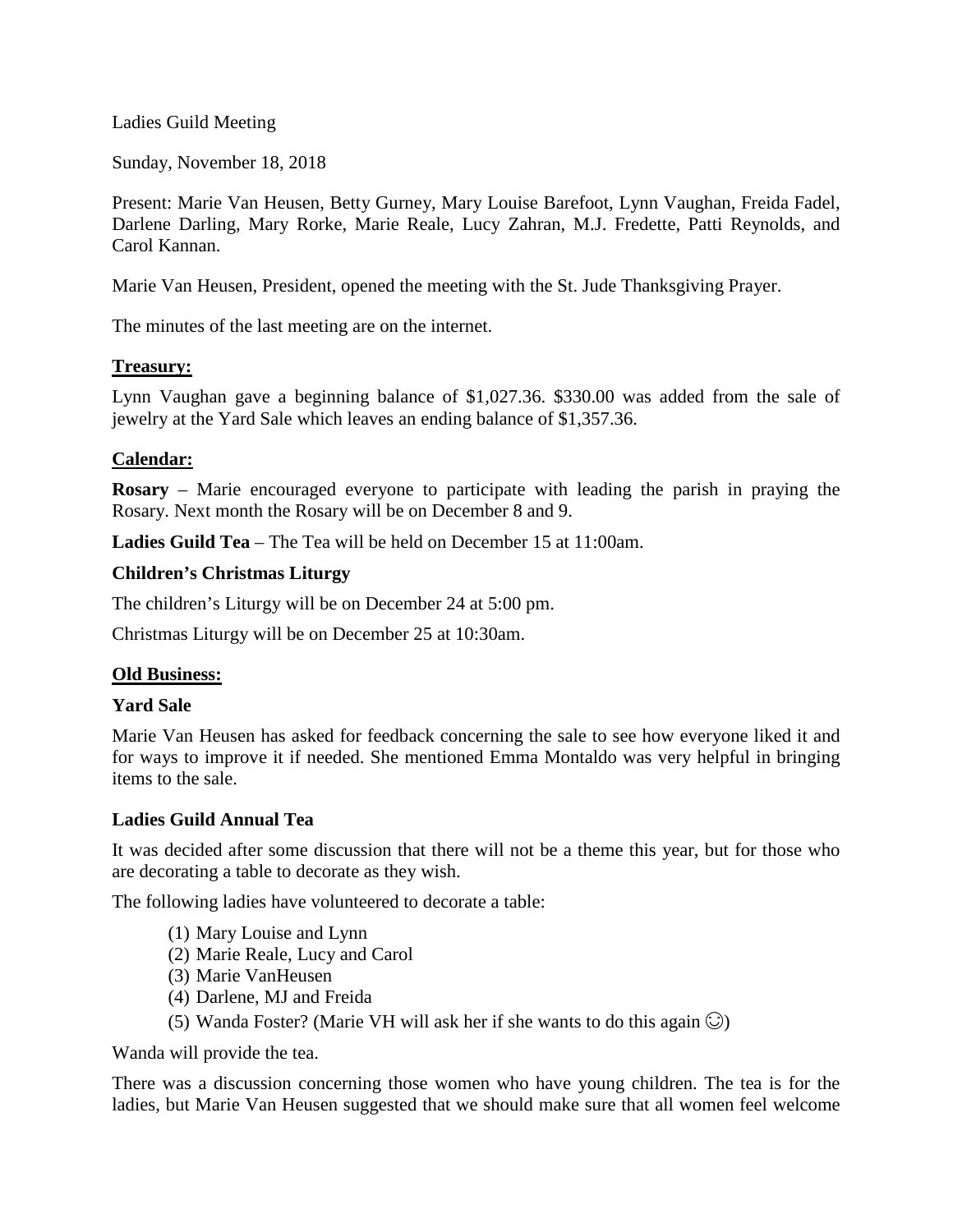to attend the tea. It is difficult for women with young children to come to the meetings, but they should feel welcome to belong to the Guild and come to the tea. Marie will send an email inviting all women to feel welcome to join the Guild. She also encouraged the ladies to speak to the women of the church themselves and invite them.

Darlene suggested having events during the year other than the tea where women could come and bring their children. There may be further discussion concerning this idea.

\*\*The annual dues will be collected at the Tea. The dues are \$20.00.

It was decided at the last meeting not to have prayer partners this coming year. Instead we are all encouraged to be aware of our sister Guild members and keep each other in our prayers throughout the year! For next year's Tea the ladies will each bring a gift, the gifts will be numbered, and the ladies will pick a gift with the corresponding number.

We will present Fr. Sam with a Christmas gift from the Guild (a Macy's gift card) at the Tea.

# **Angel/Giving Tree**

Thank you to Cristina for heading up the Angel Tree. She is working with the DSS Foster Care Program. The gifts this year are being given to individual children. The gifts are to be wrapped with the ornament label on them, before they are brought back to the church. It is essential that they be brought back NLT Sunday, December 2. Cristina has arranged for the DSS to pick up the gifts at St Michaels on Monday December 3rd.

# **New Business**

# **Open House/Poe House Holiday Jubilee**

Our church will have an Open House in conjunction with the Poe House Jubilee. The hours will be from 1:00pm to 4:00pm. Marie Van Heusen suggested making homemade cookies for the event. Lemonade will also be provided. The Tour of Homes is also being held that day. Fliers will be at the Museum and Marie will check to see if fliers can be made available for those going on the Tour of Homes. Marie also asked for volunteers at the church for the Open House. She will send out an email for volunteers.

## **Children's Holiday Shopping Store**

Items are needed for the Children's Store. In the past we have used items kept back from the Yard Sale, but this year we really didn't have anything. We discussed continuing with this tradition by having each member bring two items for the store. There was a discussion about number of items needed and who the children could shop for i.e. Moms and Dads, not siblings and extended families. Lynn made a motion to spend \$100.00 for purchasing items for the table. Mary Louise seconded the motion; a vote was taken, and the motion carried. Marie will shop for items. The store will be open two Sundays December 9 and December 16, following Liturgy. Children will be allowed to pick out one gift each for moms and dads only.

## **Holiday Store for Parishioners**

MJ suggested having decals made for our vehicles advertising our church. She has asked Fr. Sam and he has approved of this idea. Fr. Sam also wants to have note cards made up to be sold in packs with pictures of our church on them. These can be made available for the holidays as well as throughout the year.